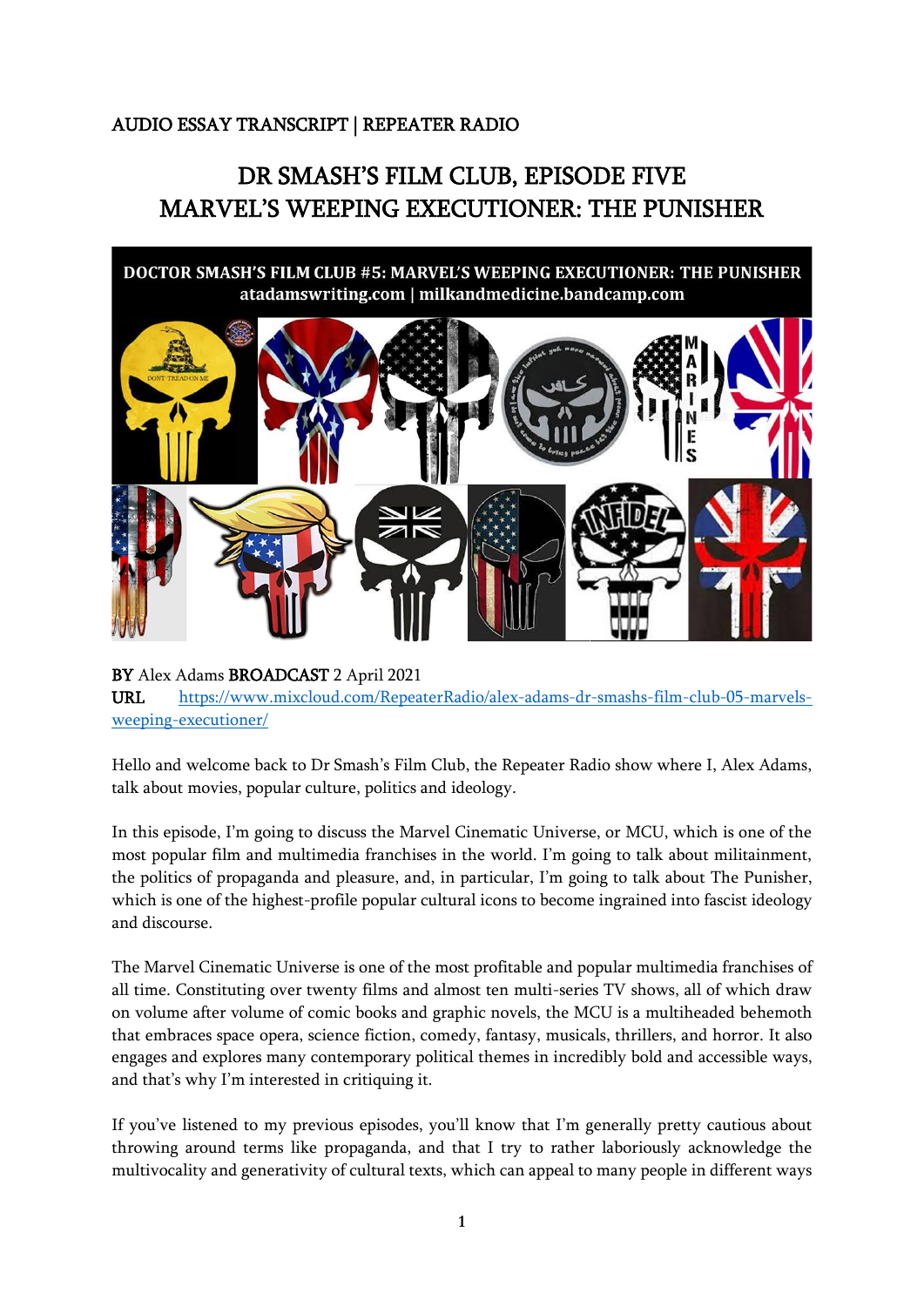at once by being open to multiple styles of reading and interpretation. In general, I feel that calling pop culture propaganda is more of a provocative, reductive, and polemical critical gesture than it is an effectively analytical or explanatory way of approaching the study of the nuanced and complex politics of cultural production. Sometimes, in short, using the term feels flippant and unearned. But sometimes, not using it is in fact a failure to recognise and acknowledge what is actually going on in the production and circulation of narrative entertainment.

I include this throat-clearing here because I'm going to state now that I consider the MCU to be definitely propaganda. The Pentagon had direct involvement in the early films, for example, in particular the *Iron Man* and *Captain America* trilogies, and the American military openly [acknowledge that they maintain a close relationship with Hollywood filmmakers,](https://www.defense.gov/Explore/Inside-DOD/Blog/Article/2062735/how-why-the-dod-works-with-hollywood/) 1 in order to ensure that the military is represented with what they call accuracy, trading access to military technology for the right to consult on scripts. In short, if you want to put a military helicopter in your film, the DoD gets to veto aspects of your story that they don't like. Marvel have definitely been the recipients of such mentoring and steering.

But even if it were not the case that Marvel were the recipients of direct military intervention in their storytelling, the films of the MCU would still perform an astonishingly effective propaganda purpose. By showing almost any conceivable problem as solvable by technology, force, and a strong moral commitment to doing the right thing, they articulate a central tenet of contemporary imperial capitalist ideology. Even if it is hard, even if it requires tragic sacrifice, the people who have been gifted extraordinary powers should use them to do good in the world, even in the universe. From tackling street crime in Hell's Kitchen to restructuring the fabric of the galaxy, Marvel's one-size-fits-all solution to social and existential problems is the responsible exercise of force by people who are strong enough to do so, no matter what the law or anybody else says.

In broad terms, the major themes of the MCU are power, justice, and violence. Its bold, fun, vivid storytelling, its chaotically inclusive approach to genre, its embrace of romance, action, humour, and science fiction, its pioneering use of visual effects, its Tarantinoesque use of pop music, and its accessible, enjoyable tales of right and wrong, love and war, and chaotic struggle, all are in service to this narrow but endlessly variable handful of themes. Superheroes supplement conventional justice, completing the task when the institutions of liberal democracy fail or fall short. If the law was able to deliver effective and satisfactory justice, after all, we would not need superheroes.<sup>2</sup> Perhaps this is behind the colossal appeal of the MCU in the 21<sup>st</sup> century – public trust in institutions is, after all, in short supply, particularly in the US and UK, so the thrill of seeing extralegal justice effectively dispensed by confident, competent people is particularly acute.

What is perhaps most important is that the MCU repeatedly shows violent intervention – whether in street crime or in matters of intergalactic importance – as the only durably meaningful solution to any problem. Mob extortion, mugging, human trafficking? Daredevil will punch the criminals concerned until it stops. A cosmic disagreement between warring Gods? Thor will wallop the problem with his hammer until everything is solved. Half of all life in the universe exterminated

<sup>&</sup>lt;sup>1</sup> Katie Lange, 'How and Why the DoD Works with Hollywood', US Department of Defense Website 2/28/2018 [https://www.defense.gov/Explore/Inside-DOD/Blog/Article/2062735/how-why-the-dod-works](https://www.defense.gov/Explore/Inside-DOD/Blog/Article/2062735/how-why-the-dod-works-with-hollywood/)[with-hollywood/](https://www.defense.gov/Explore/Inside-DOD/Blog/Article/2062735/how-why-the-dod-works-with-hollywood/)

<sup>&</sup>lt;sup>2</sup> Cassandra Sharp, "Riddle me this ... ?" Would the world need superheroes if the law could actually deliver "justice"?', Law Text Culture 16:1 (2012), pp. 353-378. <http://ro.uow.edu.au/ltc/vol16/issl/15>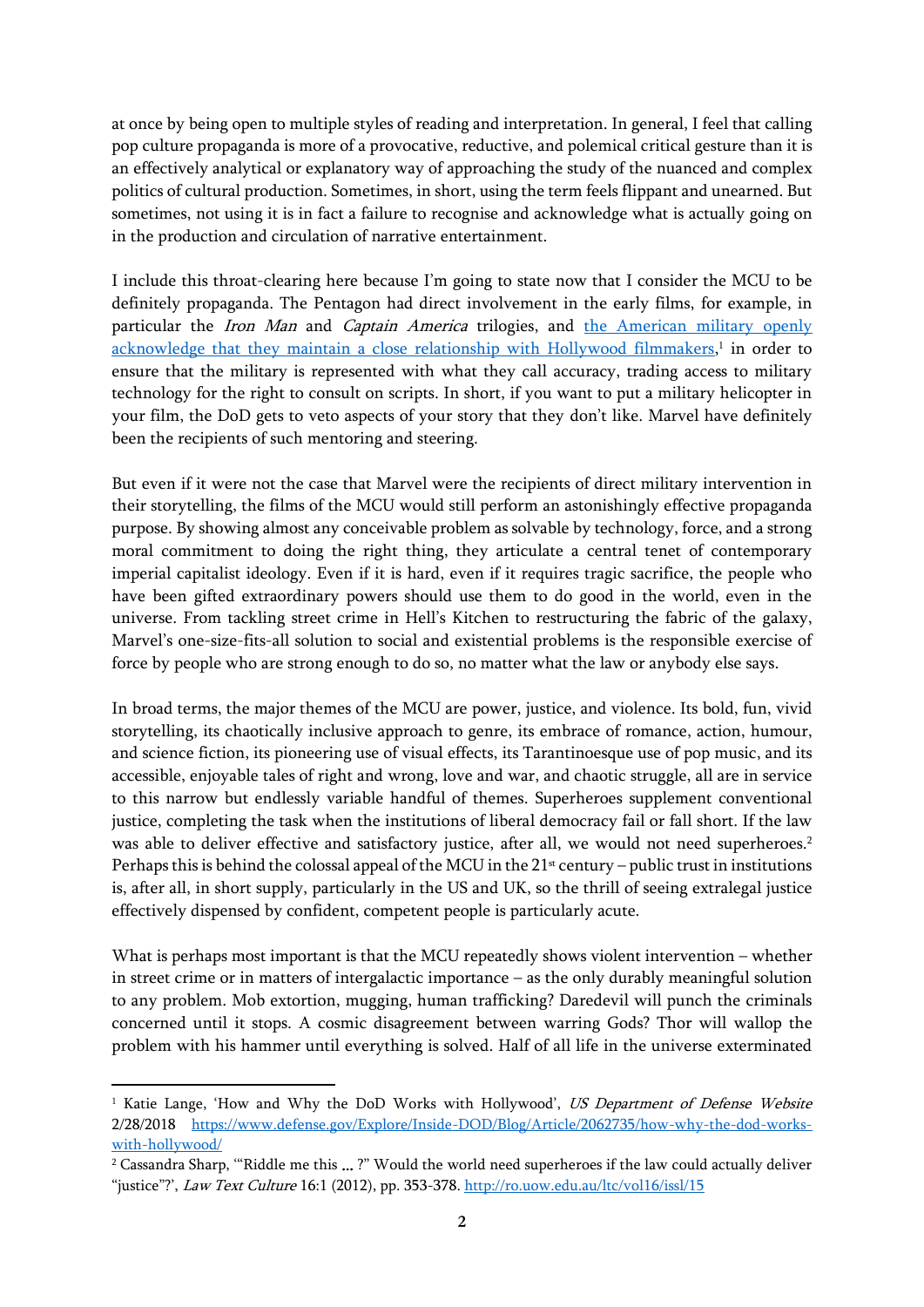in one second? Simply kill Thanos and invent time travel. Most of all, the MCU films are about the legitimacy and necessity of a permanent, ever-changing war.

But the business of propaganda and militainment – by which I mean militarized entertainment – is not always about showing thumping success. Very often, for example, the MCU foregrounds the doubts and sacrifices of their characters, notably in *Captain America: Civil War* (2016), in which the Avengers disagree over whether it is morally right for them to use their powers to intervene in world affairs without the backing of international law or any substantial governments. This inclusion of doubt is one of the more interesting elements of twenty-first century propaganda. Critical perspectives are not simply ignored – they are confronted head-on, incorporated, and demonstrated to be wrong. Tony Stark, the billionaire weapons manufacturer and inventor of the Iron Man suit, whose character was apparently modelled on Elon Musk, very often reflects on the moral consequences of the way that he has turned his genius to the use of firepower. Nonetheless, his inventions routinely save the day. This has several important effects – it shows our hero as a reflective, sensitive person who only uses force as a last resort when he really has to, it shows technology as infallible, or at least potentially effective in almost any situation, and it shows arms dealers as a force for good in the world. Crucially, foregrounding doubts about superhero violence only to defuse them and prove them wrong shows these doubts as half-baked and shows superheroes as, ultimately, always in the right.

> In certain extreme situations the law is inadequate. In order to shame its inadequacy, it is necessary to act outside the law. To pursue natural justice. This is not vengeance. Revenge is not a valid motive, it's an emotional response. No. Not vengeance. Punishment. The Punisher (2004)

So now I will turn to the Punisher. before I get stuck in, I'll give you a quick contextualizing explainer.

The Punisher first appeared in Marvel comics as an anti-hero side character in other major titles such as Spiderman and Captain America in the mid-1970s. The character gradually increased in popularity until he was given his own standalone comic series and, eventually, movies, merchandise, and a Netflix show. There have been three feature films to date featuring the Punisher. In 1989, he was played by Dolph Lundgren, in 2004, he was played by Tom Jane, and in 2008's Punisher: War Zone he was played by Ray Stevenson. Most recently, the Punisher as portrayed by Jon Bernthal joined the modern MCU as a supporting character in the second season of Netflix's Daredevil (2016), and then returned for two seasons of his own show in 2017 and 2019 respectively.

In simple terms, the Punisher is a crime-fighting vigilante. His civilian name is Frank Castle, and his backstory is that of an elite US soldier. He is not so different in many ways from other comic book characters, Daredevil or DC's Batman, for instance, who willingly embrace darkness and tough, violent measures in order to fight crime for the greater good. The major difference with the Punisher is that there is no supernatural or sci-fi element at play. He is not imbued with magical powers by any experience; his background as a US marine has imbued him with extreme military prowess, but aside from this training and a high pain threshold, he is just an ordinary mortal. His distinction comes in his eagerness and ability to inflict pain and to kill, and his utter and uncompromising commitment to his violent cause. There is little more to the Punisher than this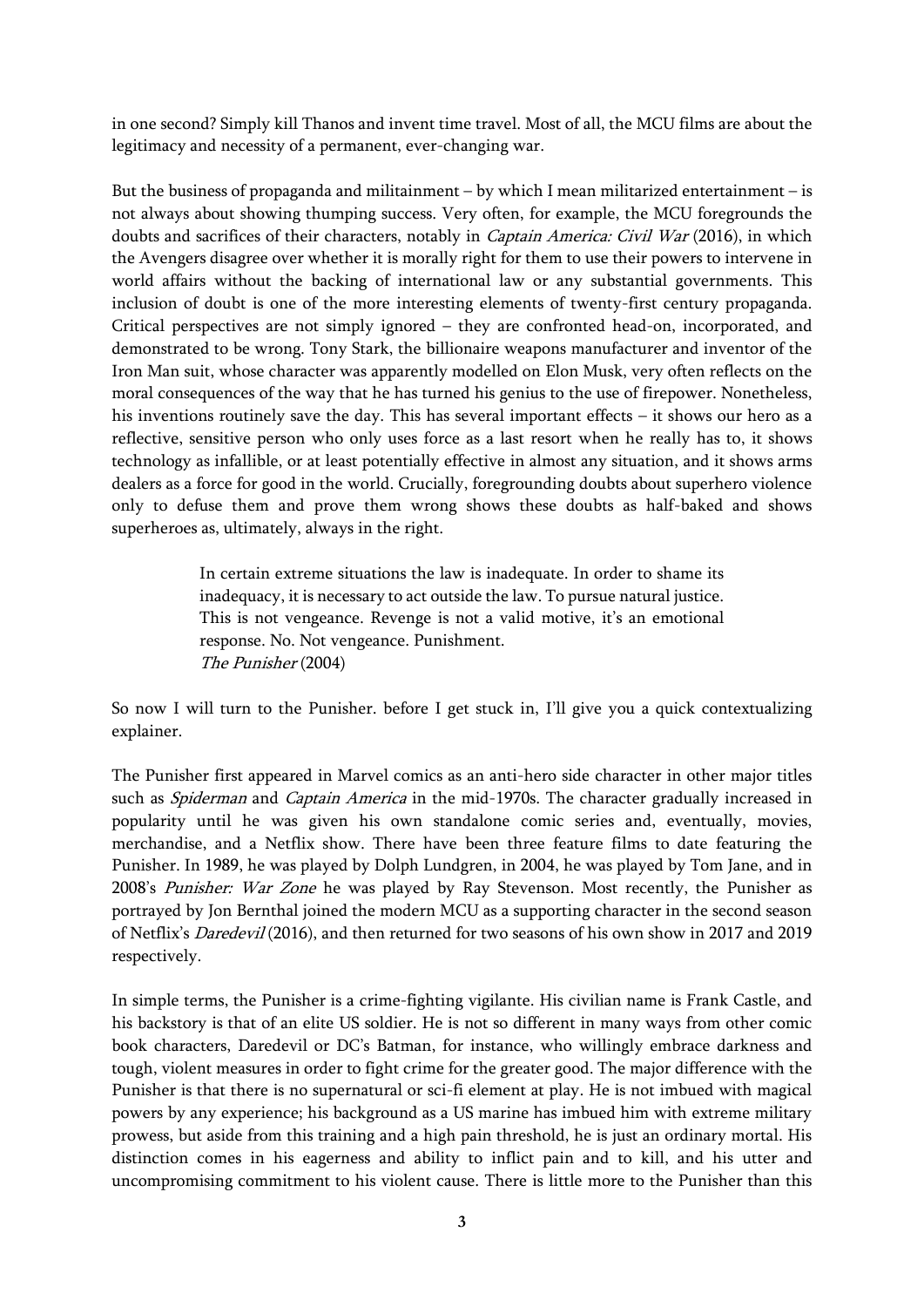fantasy of violent retribution, but nonetheless, like many comic book adaptations, the many variations on the central theme keep his fans coming back for more.

He is most often positioned as a dark hero, both a figure of dangerous and uncontrollable violence and a sympathetic, emotionally available protagonist. Though some of the comics have been wild, featuring time travel and so on, most of the high-profile popular culture incarnations of the Punisher character have been staged in the tradition of gritty realism that is meant to position the stories as serious engagements with its themes. The two seasons of the Netflix series, for instance, are positioned as meditations on serious matters such as PTSD, military corruption, betrayal, grief, friendship, and so on.

His traumatic backstory is one of the most important elements of his story. His entire family is slaughtered by an organised crime ring of some kind – the precise perpetrators of this killing changing from text to text – and this shattering experience is what initiates, and justifies, for him, his relentless campaign of revenge and punishment. He is convinced, too, that he only kills evildoers. Indeed, the events of *Punisher: Warzone* are initiated by his profound horror at discovering that he has accidentally killed an undercover FBI agent. The accidental death of one policeman is enough to undermine, for Frank, his entire crusade.

This tragic foundation to the character, and his very strict moral code, means that texts featuring the Punisher tend to have a very stark tonal contrast at their centre. I'll return to this later, but I want to flag up here that the two major emotional textures that you can expect to encounter in any Punisher story are red mist fury and abject, sentimental sadness.

Plenty of critics and scholars have examined the politics of the Punisher, and have concluded, perhaps unsurprisingly, that the character and his stories are political nightmare fuel. In a 2020 article for Truthout, Gregorio León writes that "[Frank Castle was created as an antihero. He was a](https://truthout.org/articles/marvels-punisher-was-a-hate-symbol-long-before-police-co-opted-his-character/)  [villain and a cautionary tale. Over time that was forgotten. From the moment he was given his own](https://truthout.org/articles/marvels-punisher-was-a-hate-symbol-long-before-police-co-opted-his-character/)  [series, it was used to push reactionary ideas and dangerous fiction.](https://truthout.org/articles/marvels-punisher-was-a-hate-symbol-long-before-police-co-opted-his-character/)" <sup>3</sup> Elsewhere, in an earlier article, Kent Worcester writes that the Punisher's oeuvre of fictional escapades repeatedly "makes the case for the notion that white-hot rage, channelled into the right kind of self-generated military campaign, has redemptive social value. For the Punisher, anger is not a feral emotion that should be expelled from the political or legal realm. Instead, it is a dissolvent that allows us to apprehend things as they really are."<sup>4</sup> For the Punisher, rage is a clarifying agent which allows us access to the truth. In my previous episode, on  $Saw$ , I noted that violence has been a key experience for generations of conservative philosophers. Pain, suffering, and anger, in conservative philosophy and thought, clarify the nature of reality and subjectivity itself, giving us access to the unfiltered and unadulterated truth of the world.

Nazi legal theoretician Carl Schmitt famously wrote in his 1932 book The Concept of the Political that the distinction between friend and enemy is the fundamental structuring principle of all political interaction. So it is for the Punisher. Everybody in the world can be divided into one of

<sup>3</sup> Gregorio León, 'Marvel's "Punisher" Was a Hate Symbol Long Before Police Co-opted His Character'. Truthout, 8/8/2020. [https://truthout.org/articles/marvels-punisher-was-a-hate-symbol-long-before-police](https://truthout.org/articles/marvels-punisher-was-a-hate-symbol-long-before-police-co-opted-his-character/)[co-opted-his-character/](https://truthout.org/articles/marvels-punisher-was-a-hate-symbol-long-before-police-co-opted-his-character/)

<sup>&</sup>lt;sup>4</sup> Kent Worcester, 'The Punisher and the Politics of Retributive Justice', *Law Text Culture* 16:1 (2012), pp. 329-330. <http://ro.uow.edu.au/ltc/vol16/issl/14>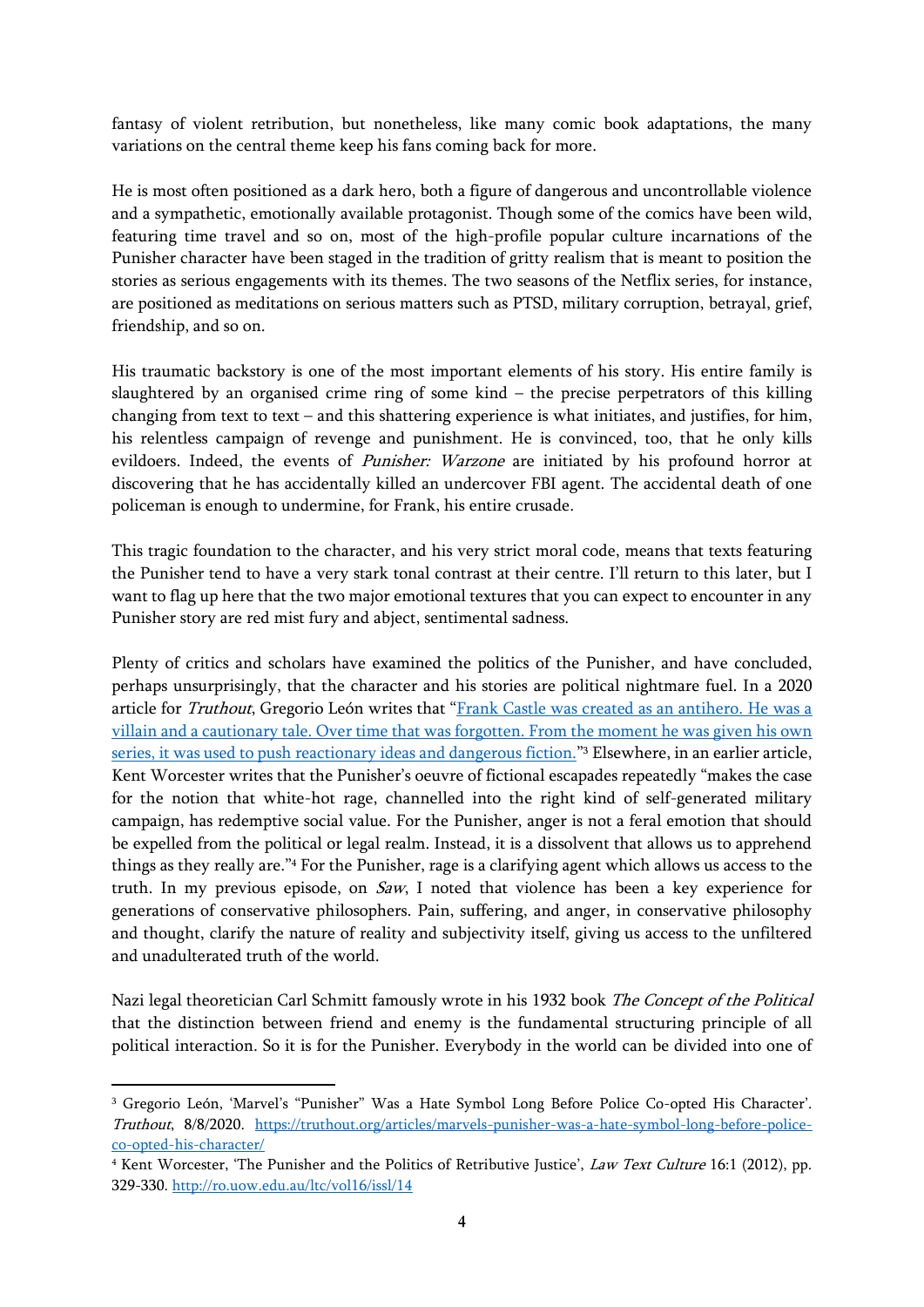two categories: the good, who need to be protected, and the evil, who need to be exterminated. The Punisher and his weaponry are the crucial mediators between the two groups. In addition, many of his antagonists in the classic comics are defined by their race, as he guns down scores of Mexican cartel members, black gang members, Japanese crime families, and so on. Pushing the position that social problems can be solved with righteous rage and firepower directed towards specific groups, the Punisher fairly clearly has a fascist ideological character.

> Those who do evil to others. The killers, the rapists, the psychos, sadists. You will come to know me well. Frank Castle is dead. Call me the Punisher. The Punisher (2004)

So what is the Punisher's political program? Well, put simply, he's a law and order conservative's wet dream. He is, naturally, an advocate for the death penalty. The only way, according to Frank Castle, to stop criminals reoffending is the finality of a painful death. Naturally, too, some of his fictions work to oppose gun control. Season one, episode ten of the Netflix show could work as an advertisement for the NRA in this regard. In this episode, a senator who wants to introduce gun control is saved from unhinged armed assailants by the Punisher, who leaps into the path of a would-be assassin's bullet before resolving the entire situation through violence. Gun control opponents are fond of smugly claiming that the only thing that can stop a bad guy with a gun is a good guy with a gun. This episode of *The Punisher* stages that situation as a literalized metaphor, as a dramatically enacted gotcha to the liberal senator who has his own stupidity explosively demonstrated to him in the form of a colossal shoot-out.

But once more, the Punisher's stories are not uncomplicated, cartoonish advocacy for reactionary positions. Or at least they're not only that. Indeed, his appearance in season two of Daredevil is particularly interesting, because his rationale for his retributive storm of violence is challenged directly from the outset. Daredevil debates the ethics of vigilante killing with him, emphasizing his belief that though criminals should be confronted they should also be given the opportunity to reform and to lead good lives once they have realised the error of their ways. Frank Castle, of course, then gives his side of the story, and Daredevil's objections ultimately function as a platform for Castle to articulate his own battle-weary warrior poet philosophy about the necessity of exterminatory execution.

In episode seven of that season, the Punisher is put on trial for his crimes. This episode functions as an explicit debate over the legitimacy of the Punisher's controversial approach. This following sample comes from a scene in which potential jurors are asked to own up to any pre-existing opinions they may have about the Punisher's tactics.

> You mean the Punisher? I think he's an animal. A sick, twisted, venal – Hero. That's what we should be calling him. Doing the things the cops won't do, Frank castle is a – A grotesque insult to the second amendment, a fascist without the authority. If you ask me, people like Frank Castle ought to be – Applauded for putting all the thieves and muggers and rapists in the morgue, where they belong. Let those bastards feel scared walking down the street for a change. Daredevil, s2e7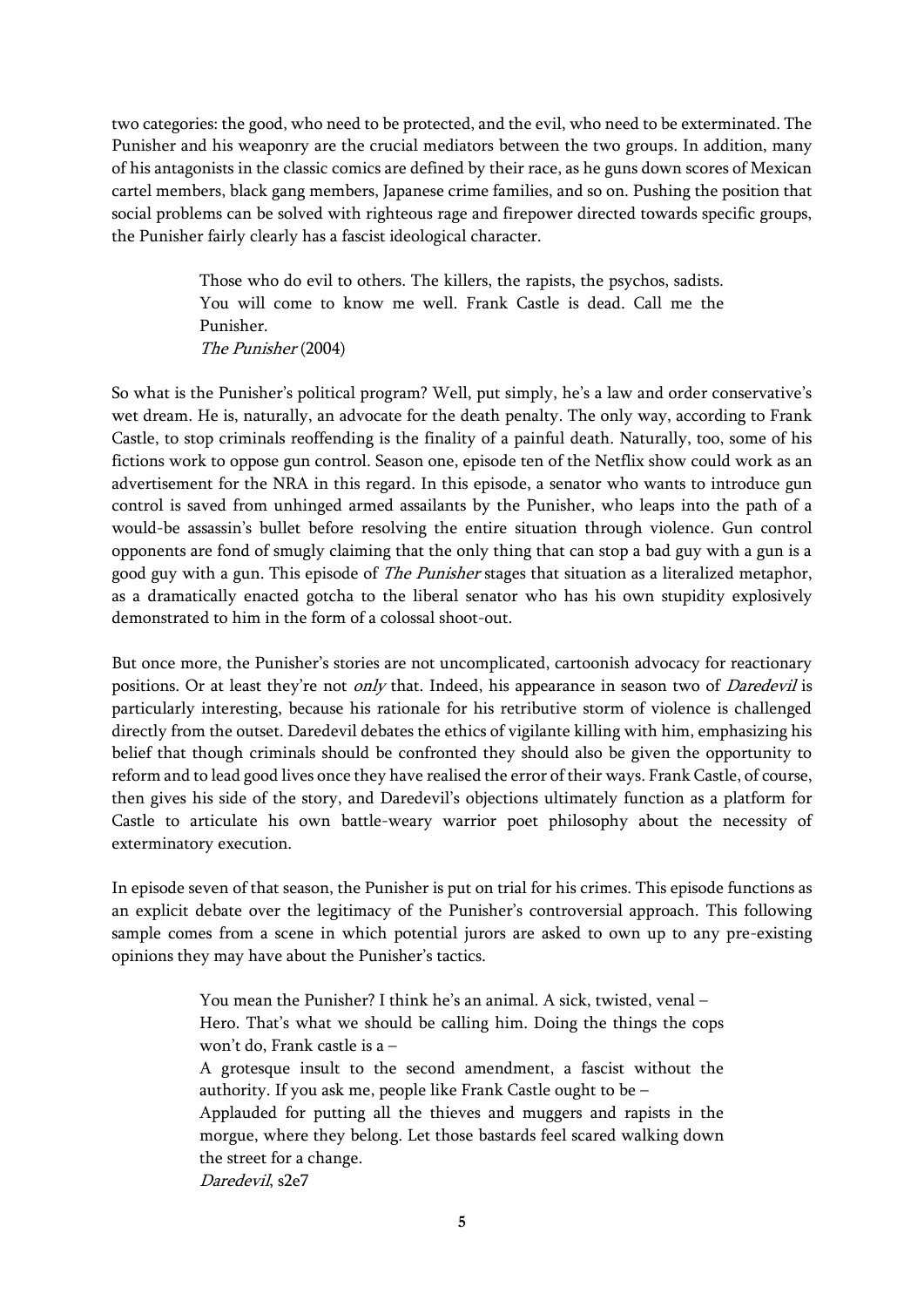The golden age of TV in which we presently live has been celebrated for enabling sophisticated engagements with ideas to become part of our everyday viewing habits. Here, the show acknowledges the complexity of the issues that *The Punisher* engages with, showing the many objections to his tactics among the New York public alongside spirited defences of the way he hammers down on criminals. Importantly, however, the nuance that is introduced in these dialogue-heavy sections is quite often steamrollered over in the action spectacle sections, which are often given much more dramatic emphasis. For the action scenes have their own non-verbal persuasive character, and in them, the Punisher is never the villain for long.

But what is crime? What, exactly, does the Punisher punish? In much comic book fiction and cop drama, crime is presented as a naturally occurring phenomenon, like weather, or a part of someone's personality, a decision or preference or career choice like any other. In the Punisher's fictions, this is taken to an extreme, with crime shown as an overwhelming avalanche of vindictive, depoliticized evil which leaves conventional law enforcement powerless. Writing about *Dirty Harry* (1971), critic David Sterritt writes that crime is often shown as "sadistic violence, so arbitrarily chaotic that it seems as illogical and inescapable as a force of nature". <sup>5</sup> Much the same could be said of the ways that Punisher stories depoliticize crime at the same time as they hyperbolically fetishize it, showing violence as an elemental force that needs not to be understood, explained, or sympathized with but simply and decisively confronted. Criminals are a separate subhuman species, an evil breed of irrationally monstrous victimizers dwelling among us, ever ready to strike at the most vulnerable. The institutions of the law are shown as bureaucratic obstacle courses designed to frustrate justice, kindergartens full of kid-gloved do-gooders who are more interested in the human rights of savage criminals than they are with protecting the victims of crime. As a consequence of this reactionary and oversimplified conceptualization of the root causes of criminality, vigilante violence is shown as the only real solution, the only way of meeting the challenge meaningfully, with any chance of a permanent and decisive victory. Of course, this is a profoundly warped view of criminality, justice, and the social and political causes of crime. But it has the virtue of being simple, emotionally powerful, and, importantly, what we might call *solution-focused*. If we think about crime in this way, as an epidemic of senseless evil, we can position punitivity as a one-size-fits-all remedy to every conceivable social ill. We can use violence, we can break the gordian knot with the sword – or the machine gun – rather than having to unravel it and actually deal with what is at stake.

Perhaps this paranoid appeal to a Manichean view of good and evil in which the forces of good are besieged by incomprehensible savagery is, most of all, why the Punisher has so much appeal for right wing groups such as the online alt-right, Blue Lives Matter advocates, the January capitol rioters, and many people in police and military communities. Like The Centurions (1960), Devil's Guard (1971), and 300 (2006), texts which romanticize the civilizational conflicts faced by French paramilitary torturers, SS soldiers, and Spartan warriors respectively, The Punisher has a substantial military fanbase. In each of these texts, the entire world order is endangered by overwhelming threats embodied by, of course, specific racialized groups. It is no wonder, then, that racists in the armed forces would find these stories, in which apocalyptic violence is a way out of problems, resonant and attractive.

<sup>5</sup> David Sterritt, 'Bad Mixings: Dirty Harry, Social Anomaly, and the Gospel of Healthy-Mindedness.' Quarterly Review of Film and Video, 32:4 (2015), p. 405[. http://dx.doi.org/10.1080/10509208.2015.1012936](http://dx.doi.org/10.1080/10509208.2015.1012936)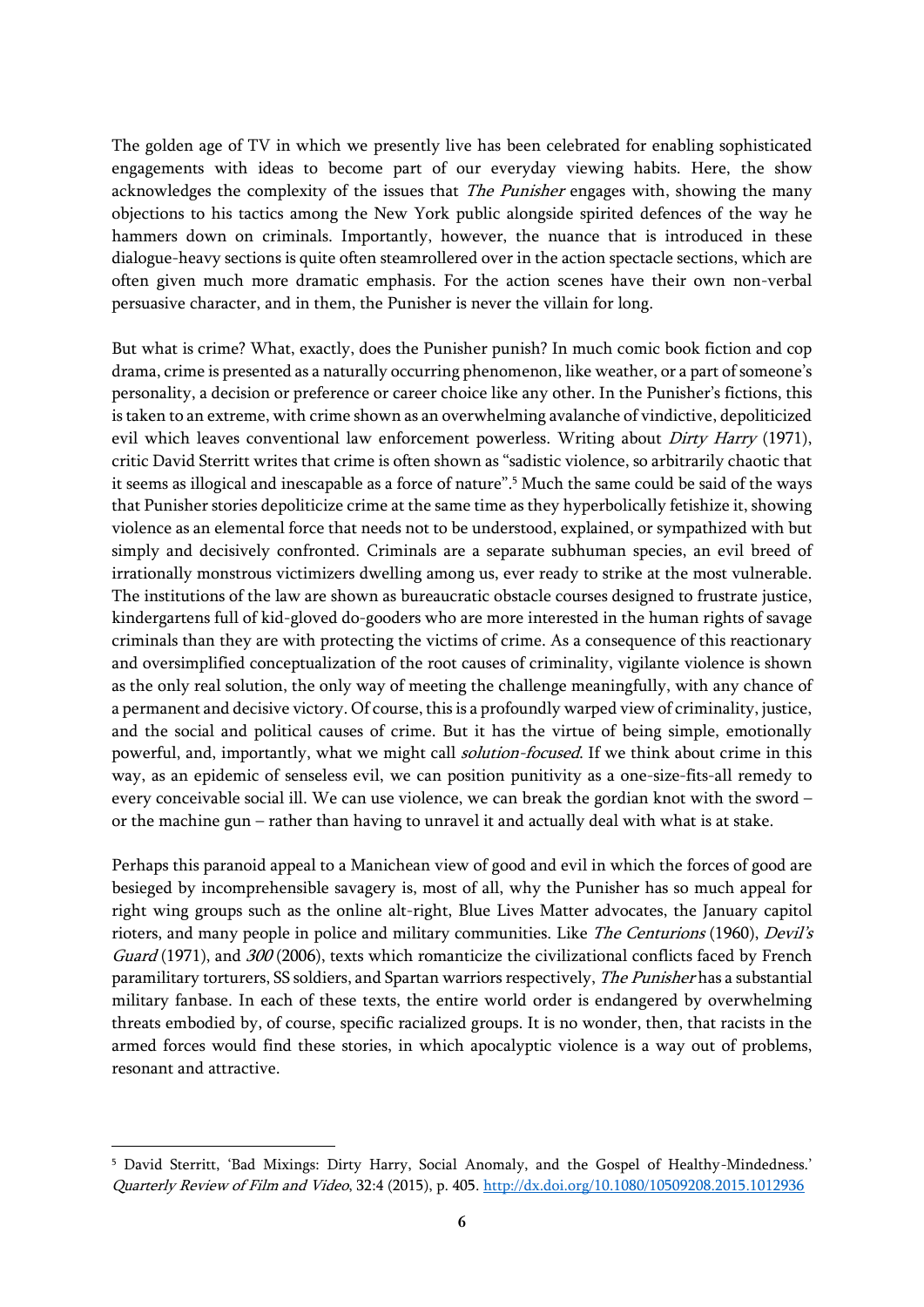For example, in his memoir *American Sniper* (2012), Navy Seal sniper Chris Kyle admiringly describes Frank Castle as "a real bad-ass", and notes that his platoon in Iraq nicknamed themselves "The Punishers". His praise for Frank Castle is unqualified and unequivocal. "We all thought what the Punisher did was cool: He righted wrongs. He killed bad guys. He made wrongdoers fear him. That's what we were all about.  $[\dots]$  We wanted people to know, *We're here and we want to fuck* with you. [...] Fear us. Because we will kill you, motherfucker."<sup>6</sup>

Perhaps the most demonstrative sign of this intersection of military and crypto-fascist admiration for Frank Castle's brutality is the variety of adaptations that can be found of the Punisher's distinctive Totenkopf symbol. It is crazy enough that a major popular character would have an SS emblem as their identifying logo, but this bold death's head design has been adapted by fans to feature US and UK flags, military slogans, and even a Trump haircut. It's a crowded field, but for my money the grimmest I've seen so far are the adaptations that feature variations on the theme of the slogan 'infidel', which of course references the Islamophobic and racist embrace of this term. Racist figures such as Tommy Robinson have self-identified as 'infidels' in order to signal their objection to Islam and immigration, a racist position which they describe as a reasonable opposition to Islamic extremism but which actually attempts to demonize Islam and Muslims.

Actor Jon Bernthal, who plays the Punisher in the Netflix series, has publicly condemned the appropriation of the symbol specifically by the Capitol rioters, saying that right-wing nutjobs who use the symbol [don't understand what Frank is really about](https://twitter.com/jonnybernthal/status/1349133720519798784). But whilst it might be true that Frank Castle has no interest in overthrowing the government like the Capitol rioters claimed to have, to say that right wing people don't understand the Punisher is, frankly, fucking ridiculous. The Punisher has been a right-wing wish-fulfilment fantasy for years, almost since his inception.

In addition, if Marvel wanted to stop people using the Punisher logo in this way, they could do so. In 2019, they refused permission for [a grieving father to use an image of](https://www.independent.co.uk/news/uk/home-news/spider-man-tombstone-marvel-disney-kent-ollie-jones-superhero-a8988336.html) Spiderman on his son's [grave,](https://www.independent.co.uk/news/uk/home-news/spider-man-tombstone-marvel-disney-kent-ollie-jones-superhero-a8988336.html) but they have nothing to say about the use of the Punisher logo as a crypto-fascist icon and appear to have taken no action against the many people on sites like eBay and etsy who make plenty of money from selling this merchandise.

I'd like to end the episode by talking about the role of sentimentality in The Punisher. As I mentioned earlier, the two most prominent emotional tones in Punisher stories are rage and grief. First of all, I'd argue that both of these are forms of sentimentality, based as they are on very strong, even extreme, emotional content. Both percussive violence and cloying sadness place powerful affective demands on audiences, and require strong identification with the character in order to be dramatically effective.

In addition, Frank's grief is emotionally appealing. It strongly suggests that you, the audience, or we the audience, rather, should side with Frank due to the legitimacy of his grievance. If your family were killed by armed criminals, after all, wouldn't you feel justified in becoming a one-man death squad? This victim position is a potent persuasive element in the political task undertaken by Punisher stories. By giving Frank a harrowing insight into bereavement and pain, this gesture places him in a sympathetic position, which functions to justify his violence. His status as a bereaved father makes him seem to be punching up when he attacks criminals.

<sup>&</sup>lt;sup>6</sup> Chris Kyle, Scott McEwen and Jim DeFelice, American Sniper: The Autobiography of the Most Lethal Sniper in US Military History (New York: HarperCollins, 2012), p. 263. Emphasis in original.